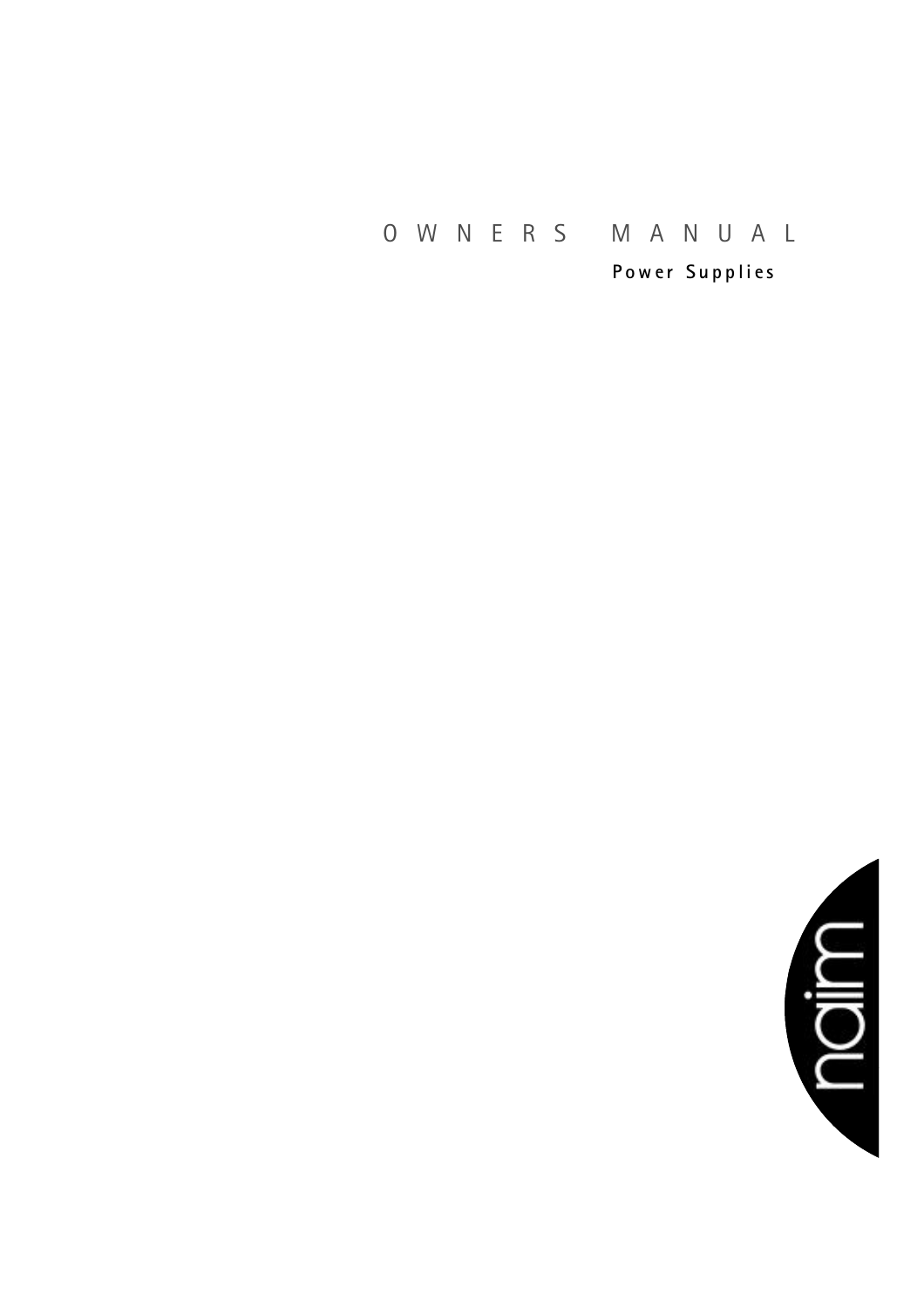## **1.0 Equipment installation**

Normally your Naim equipment will have been installed by the dealer who sold it to you even if you live outside their immediate vicinity. Your dealer is responsible for making sure that the system sounds exactly as it should and information given here is not intended to reduce this responsibility in any way.

#### **1.1 cables and connections**

 $\overline{\phantom{a}}$ 

Please do not modify the standard interconnect cables supplied with your Naim equipment. This is important for safety as well as performance. One end of each cable is marked with a band to establish its correct orientation. The band always marks the end that connects to the signal source.

Loudspeaker leads are also very important. Naim loudspeaker cable is correct for your system and your dealer will make up leads to suit your equipment installation. **The leads should each be at least 3.5 metres long and of equal length**. The recommended maximum is 20 metres. Loudspeaker leads are, like interconnect leads, directional, and should be connected so that the printed arrow points towards the speakers. Using alternative loudspeaker cable will degrade performance, and may even damage your amplifier. An exception to these loudspeaker cable constraints is the **nap 6-50** multi-room power amplifier. The **nap 6-50** is designed to be tolerant of both a wide variety of cable types, and cable runs well in excess of 20m. The loudspeaker connectors supplied with all Naim amplifiers and loudspeakers have been specifically designed to make a robust mechanical connection. It is essential that these are used in order to comply with current European safety regulations.

All the plugs and sockets supplied with your Naim equipment have been chosen because they make the best possible connection for their purpose. A poor contact will degrade the signal substantially and plugs and sockets should look clean and free from corrosion. The easiest way to clean them is to switch off the equipment, pull the plugs out of their sockets, and push them back in again. Special contact cleaners and contact enhancers should not be used as they tend to deposit a film which is very difficult to remove and may degrade the sound.

- **1 1.0 Equipment Installation 1.1 cables and connections**
- **2 2.0 Getting Started 2.1 switching on and off 2.2 running in**
	- **2.3 mains supply**
	- **2.4 siting the equipment**
	- **2.5 if you have a problem**
- **3 3.0 Warnings**

**page**

- **4 4.0 Connection**
	- **4.1 mains lead**
		- **4.2 non-rewireable mains plugs**
	- **4.3 fuse carrier**
	- **4.4 plug fuses**
- **5 supercap, hi-cap and flatcap 2 installation diagrams**
- **11 Specifications**
- **12 EC Declarations of Conformity to Appropriate Standards**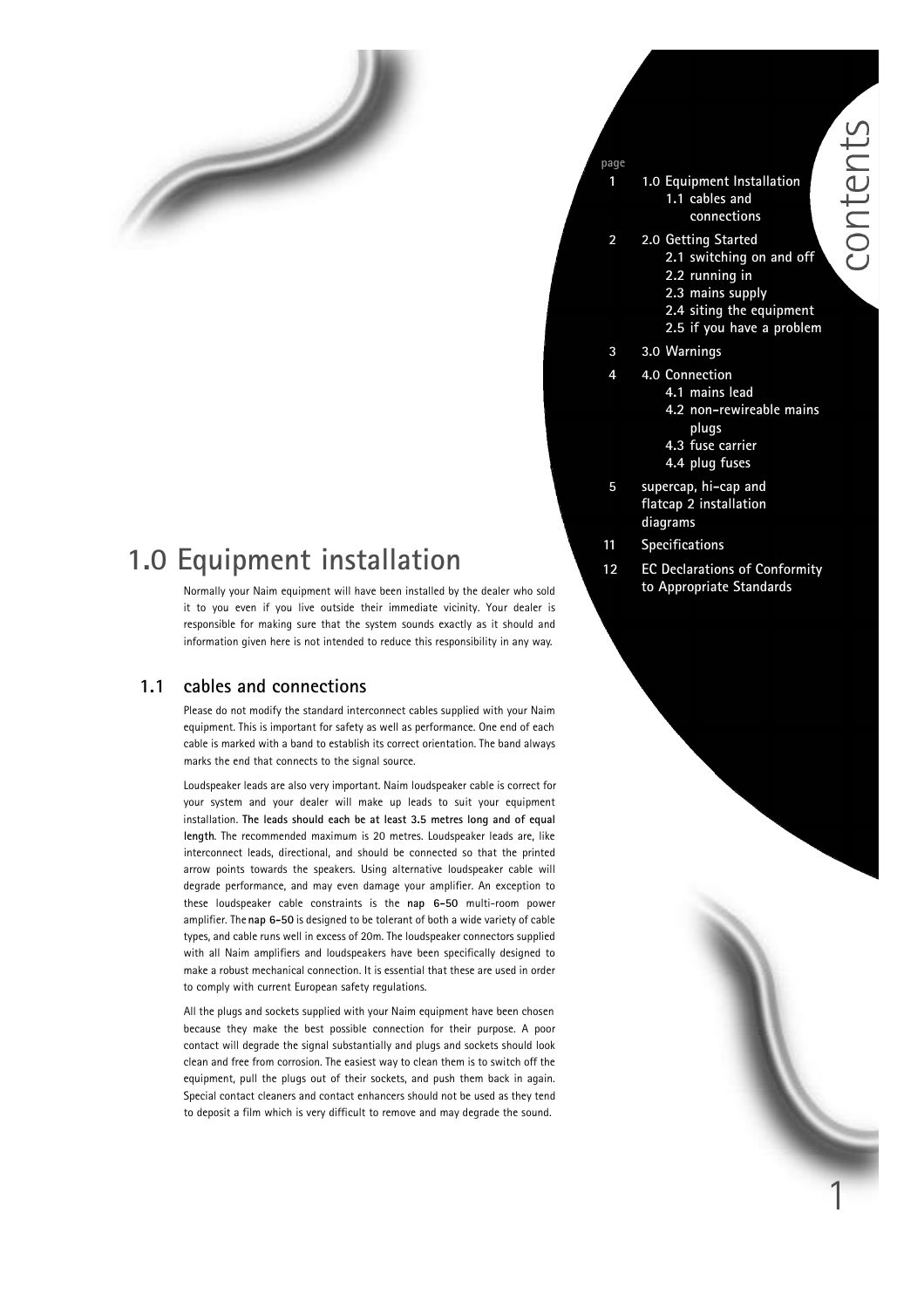

## **2.0 Getting Started**

#### **2.1 switching on and off**

Source components and power supplies for cd players, tuners, preamplifiers and crossovers should be switched on before switching on the amplifier(s). Always switch the amplifier(s) off and wait about a minute for its power supply capacitors to discharge before connecting or disconnecting any leads. Always use the power switch on the product rather than a mains outlet switch.

### **2.2 running in**

Your Naim equipment will take a considerable time to run-in before it performs at its best. The duration varies, but under some conditions you will find that the sound continues to improve for as much as five weeks. Better and more consistent performance will be achieved if the system is left switched on for long periods. It is worth remembering however that all electronic equipment can be damaged by lightning. Please read the warnings section.

#### **2.3 mains supply**

Where fused plugs are used 13 amp fuses should be fitted. Fuses of a lower rating will fail after a period of use.

A hi-fi system usually shares a mains circuit with other household equipment some of which can cause distortion of the mains waveform. In some Naim equipment such distortion can lead to a mechanical hum from the transformers. The hum is not transmitted through the speakers and has no effect on the performance of the system but is purely local to the transformer itself. A separate fused mains circuit (like that reserved for electric cookers) may reduce transformer hum. Such a circuit (ideally with a 30 or 45 Amp rating) will also have a lower impedance, supply cleaner power, and consequently improve system performance.

Do not wire voltage dependent resistors or noise suppressors into mains plugs. They degrade the mains supply and the sound.

### **2.4 siting the equipment**

Power supplies and amplifiers should be located a reasonable distance away from other equipment. This separation will stop transformer radiation causing hum audible from the loudspeakers. The minimum recommended distance is 300mm (12 inches), and that allowed by the standard interconnect lead is the maximum.

Some Naim equipment is extremely heavy. Ensure than your equipment rack or table can easily support the weight and is stable.

### **2.5 if you have a problem**

Legal consumer protection varies from country to country. In most territories a dealer must be prepared to take back any Naim equipment he has sold you if he cannot make it work to your satisfaction in your own home. A problem may be due to a fault in any part of the system or its installation so it is essential to make full use of your local dealer's diagnostic skills on site. Please contact your local distributor, or Naim at the address in the back of this manual, if any difficulties cannot be resolved. Some Naim equipment is made in special versions for different territories and this makes it impracticable to arrange international guarantees. Please establish the guarantee arrangements with your own dealer at the time of sale. We are always available to offer help and advice.

It is essential that repairs and updates are only carried out by an authorised Naim dealer, or at the factory by Naim itself. Many components are made, tested or matched specially for Naim and appropriate replacements are often unobtainable from non-specialist sources.

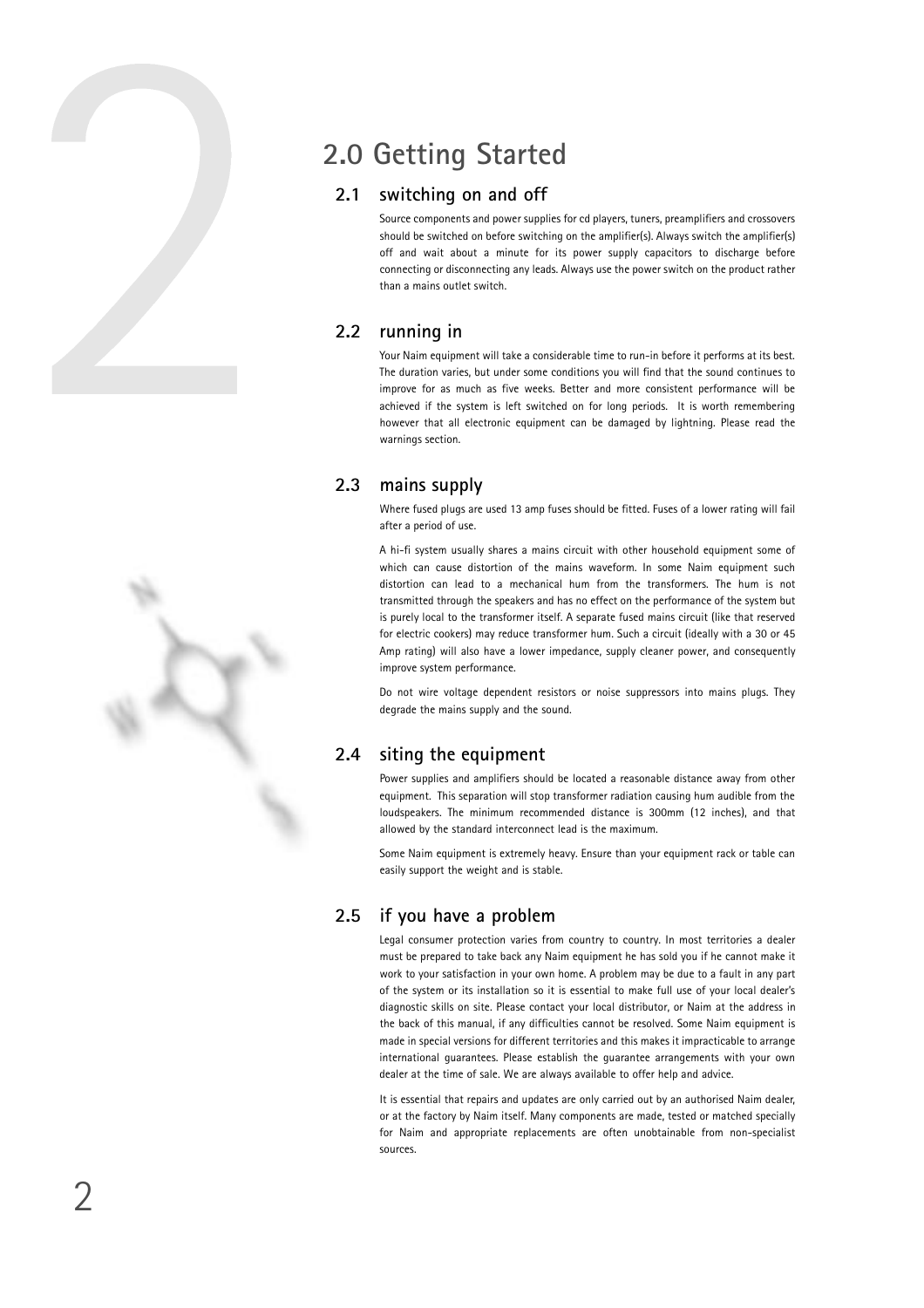## **3.0 Warnings**

Naim equipment is designed to offer the finest sound quality that can be achieved, avoiding compromise wherever possible. This can lead to circumstances that may be unfamiliar. The material that follows contains advice specifically related to Naim equipment as well as more general warnings about the use of domestic audio products. Please read it carefully.

The transformers in Naim power amplifiers and power supplies may sometimes make a mechanical noise caused by distortion of the mains waveform. Naim transformers are large in size and have heavy gauge secondary windings making them relatively sensitive to such distortion. A separate mains circuit for your hi-fi system may reduce the effect while also giving an overall improvement in sound quality. It may be necessary however to take account of mechanical transformer noise when siting your equipment.

In some circumstances, depending on where you live and the earthing arrangements in your home, you may experience radio frequency interference. Controls on broadcasting in some territories allow very high levels of radio frequency radiation and both the choice and exact siting of equipment may be critical. If there is a known problem in your locality it is advisable to arrange for a home demonstration before purchase to find out if Naim equipment is likely to be affected. Susceptibility to radio frequency interference is related to the wide internal bandwidth necessary for high sound quality. Systems incorporating moving coil phono preamplifiers and active crossovers are more likely to suffer. A radio frequency filter kit is available for some Naim equipment but sound quality will be progressively compromised as more elements of the kit are fitted. In situations of extreme radio interference Naim equipment may be unsuitable.

Your Naim hi-fi system can be damaged by lightning. Power amplifiers are particularly at risk and should be turned off when there is risk of lightning strike. For complete protection all mains plugs and any aerial cables should be disconnected when not in use.

Equipment must not be exposed to dripping or splashing and no objects filled with liquid, such as vases, should be placed on the equipment.



## important

**In order to comply with current European safety regulations it is essential that the Naim loudspeaker connectors supplied with amplifiers and loudspeakers are used.**

**Do not under any circumstances allow anyone to modify your Naim equipment without first checking with the factory, your dealer, or your distributor. Unauthorised modifications will invalidate your guarantee.**

**For your own safety do not under any circumstances open Naim equipment without first disconnecting the mains.**

**The following label is attached to all mains powered equipment:**



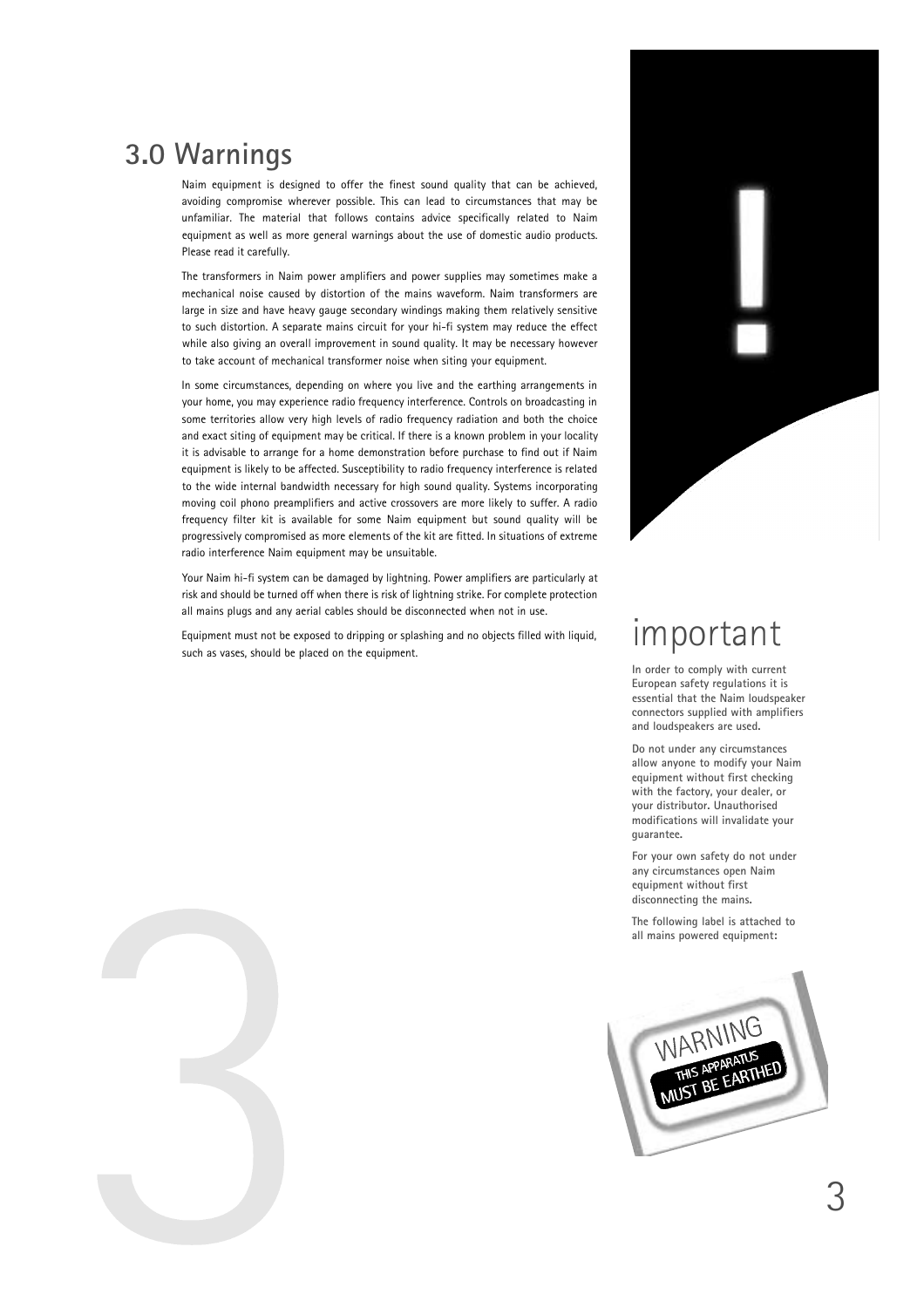## **4.0 Connection**

#### **4.1 mains lead**

As the colours of the wires in the mains lead of this apparatus may not correspond with the coloured markings identifying the terminals in your plug proceed as follows:

The wire which is coloured **GREEN-AND-YELLOW** must be connected to the terminal in the plug which is marked by the letter **E** or by the safety earth symbol or coloured green or green-and-yellow.

The wire which is coloured **BLUE** must be connected to the terminal in the plug which is marked with the letter **N** or coloured black.

The wire which is coloured **BROWN** must be connected to the terminal in the plug which is marked with the letter **L** or coloured red.

#### **4.2 non-rewireable mains plugs**

If a non-rewireable plug is cut from a mains lead (for whatever purpose) the plug MUST be disposed of in a way to render it totally unusable. Considerable shock hazard exists if the cut-off plug is inserted into a mains outlet.

### **4.3 fuse carrier**

Should the plug fuse carrier be damaged or lost, the correct replacement must be obtained from your dealer or from Naim direct. Do not use the plug until the fuse carrier is replaced.

#### **4.4 plug fuses**

Replace only with ASTA or BS 1362 approved fuses.



## **note**

This equipment has been tested and found to comply with the relevant EMC and Safety Standards, and, where applicable, also complies with the limits for a class B digital device, pursuant to Part 15 of the FCC Rules.

These limits are designed to provide reasonable protection against harmful interference in a residential installation. This equipment generates, uses and can radiate radio frequency and, if not installed and used in accordance with the instructions, may cause harmful interference to radio communications. However, there is no guarantee that interference will not occur in a particular installation. If this equipment does cause harmful interference to radio or television reception, which can be determined by turning off and on, the user is encouraged to try to correct the interference by one or more of the following measures:

- Reorient or relocate the receiving antenna.
- Increase the separation between the equipment and the receiver.

• Connect the equipment into an outlet on a circuit different from that to which the receiver is connected.

• Consult your Naim dealer or an experienced radio/TV technician for help.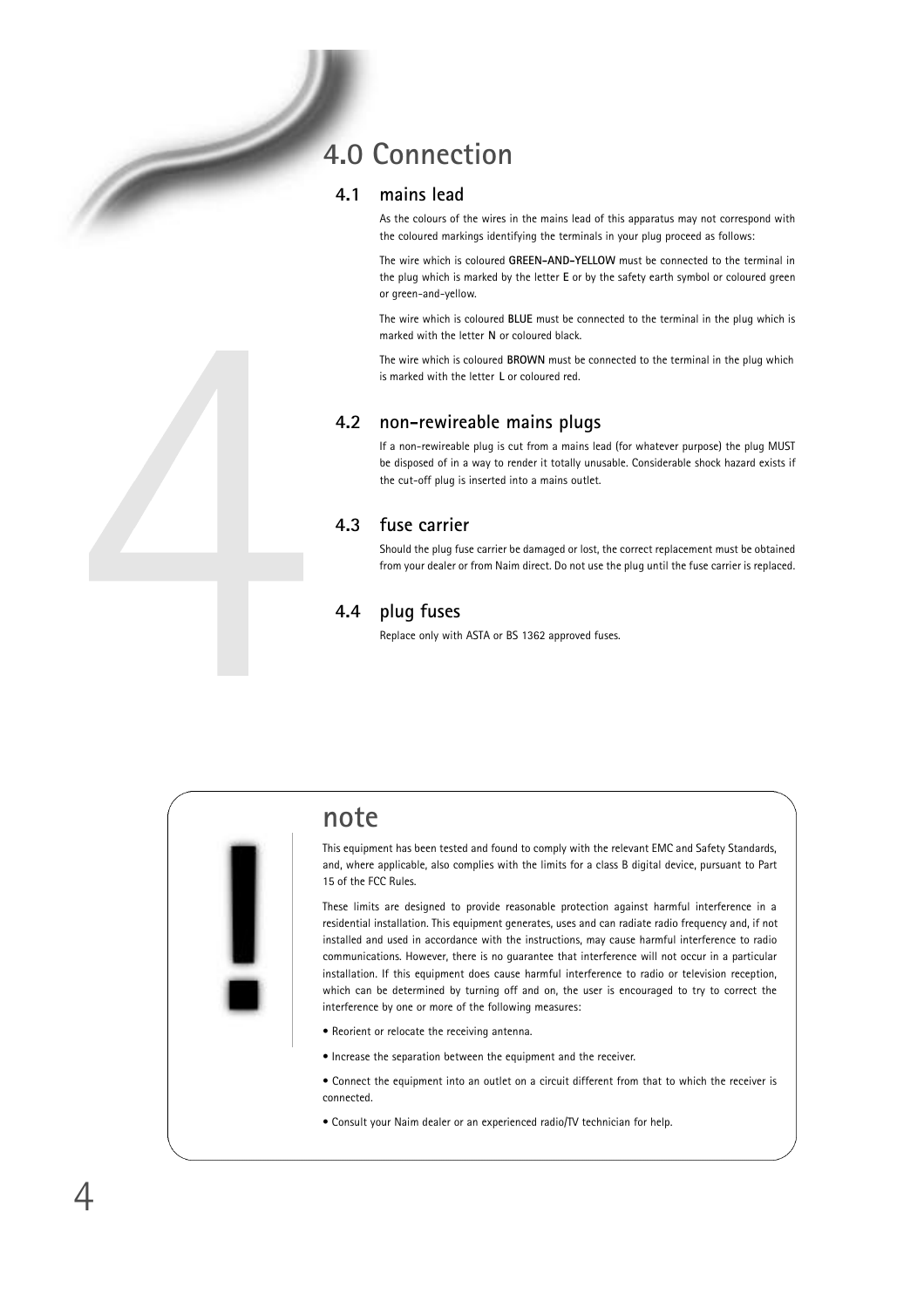### **supercap power supply**



**hi-cap power supply**



**flatcap 2 power supply**



The flatcap 2 features various technologies to reduce microphonic effects, in particular a compliant mounting for the main circuit boards and the din sockets on the rear. Some movement of the board and sockets when connecting/disconnecting is normal.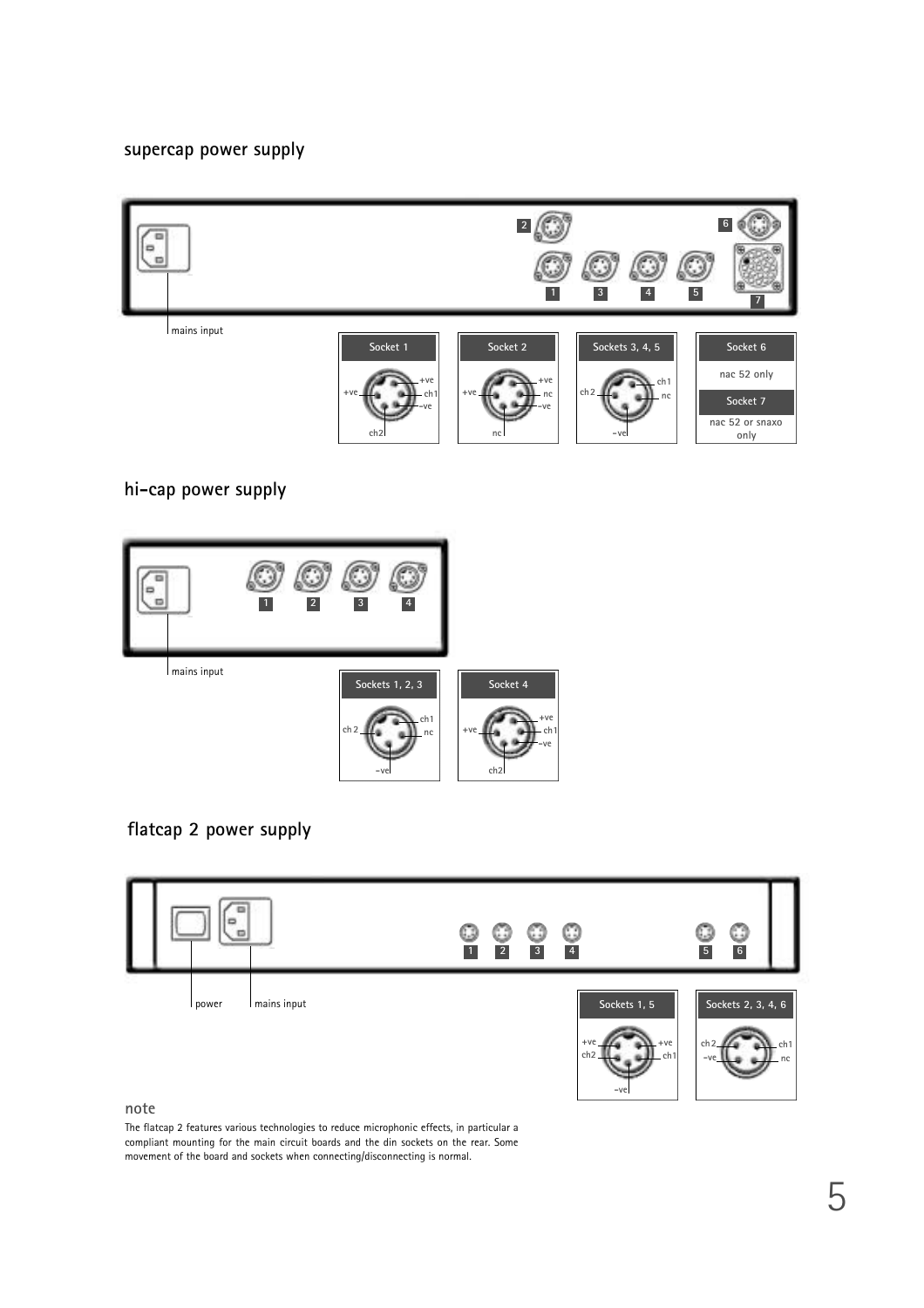## **nac 52 connection to supercap**





**cable direction marker**

Ų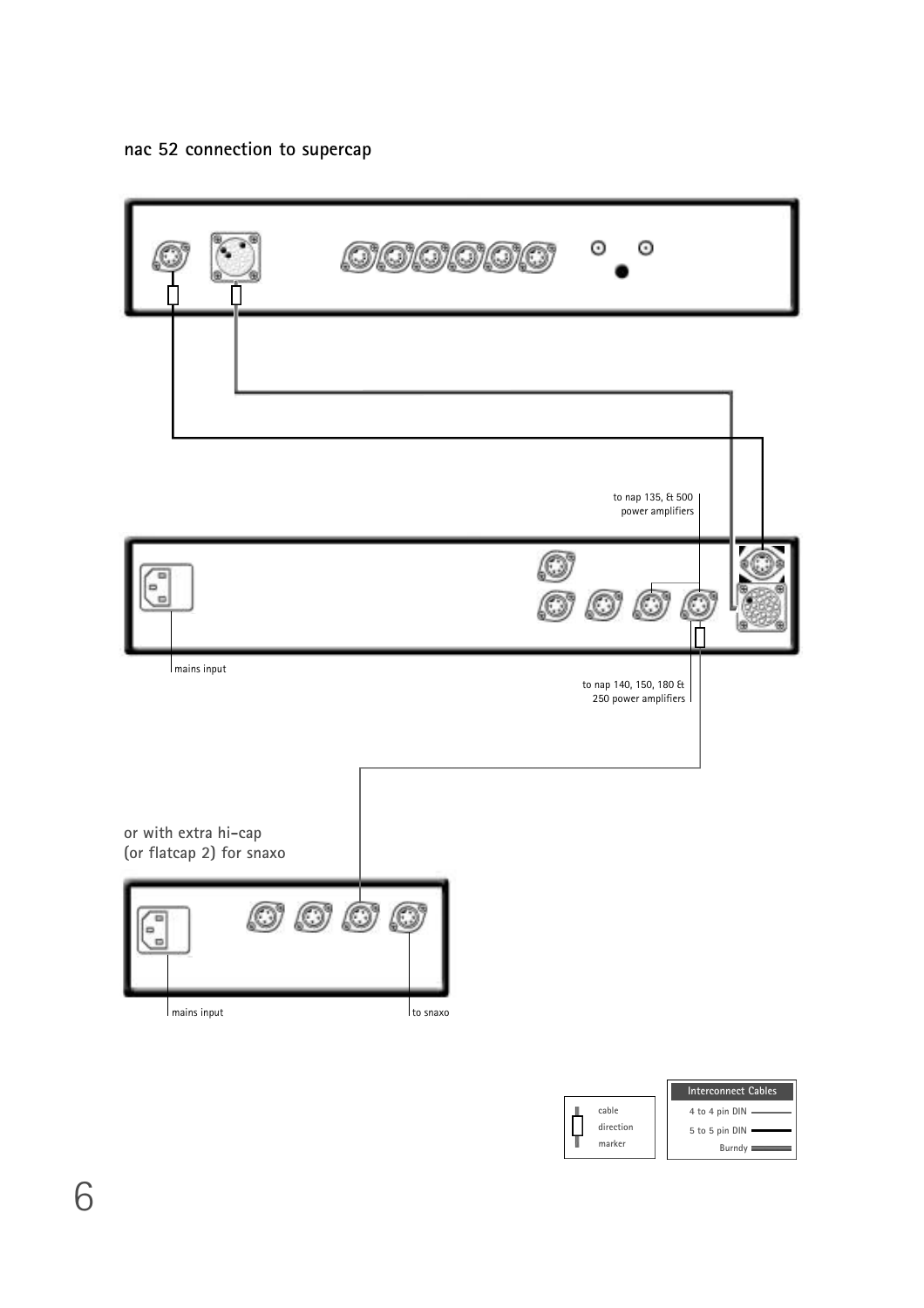**nac 52 connection to supercap with extra supercap for snaxo**



7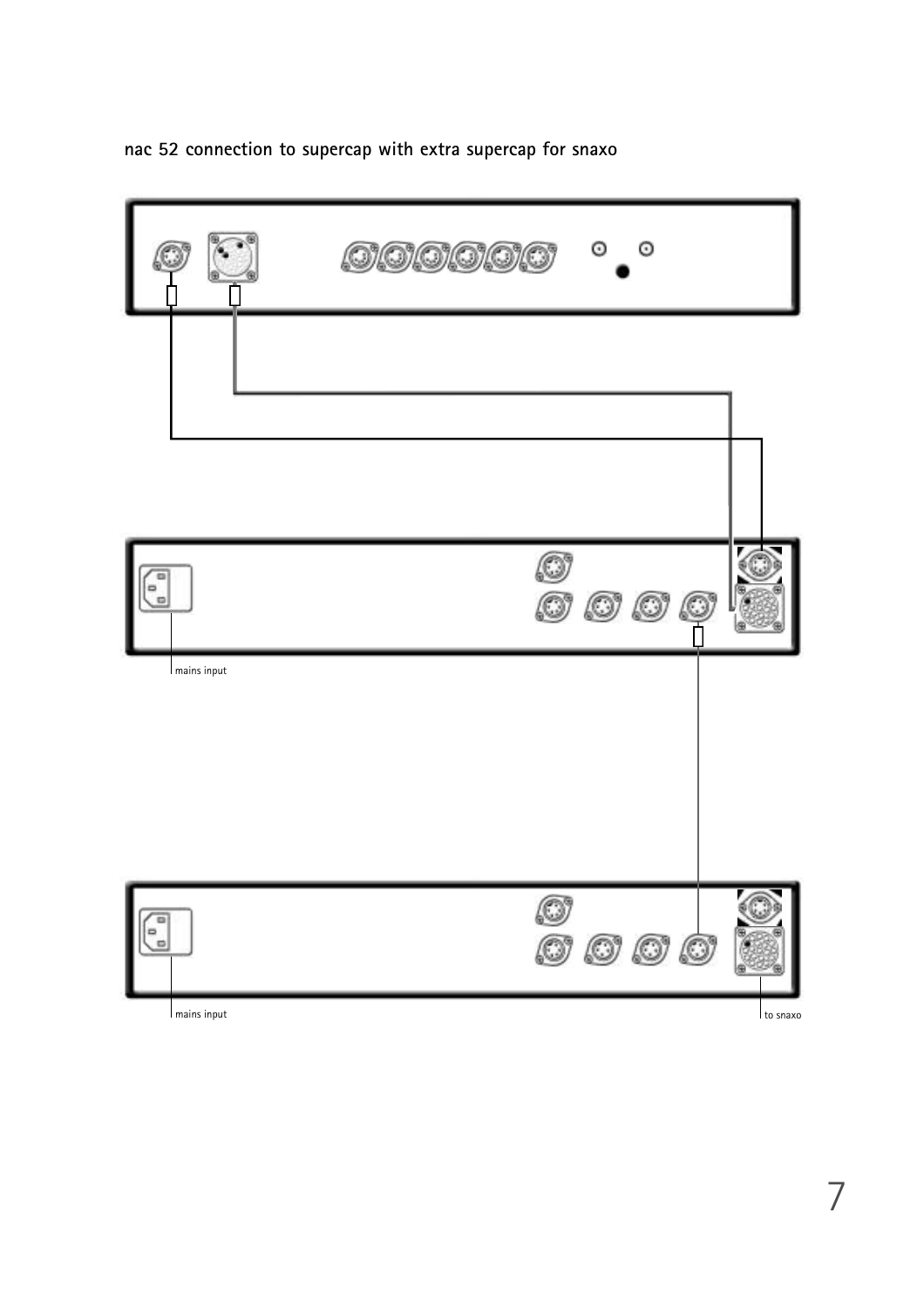## **nac 82 connection to one hi-cap or flatcap 2**



## **nac 82 connection to two hi-caps or flatcaps 2**

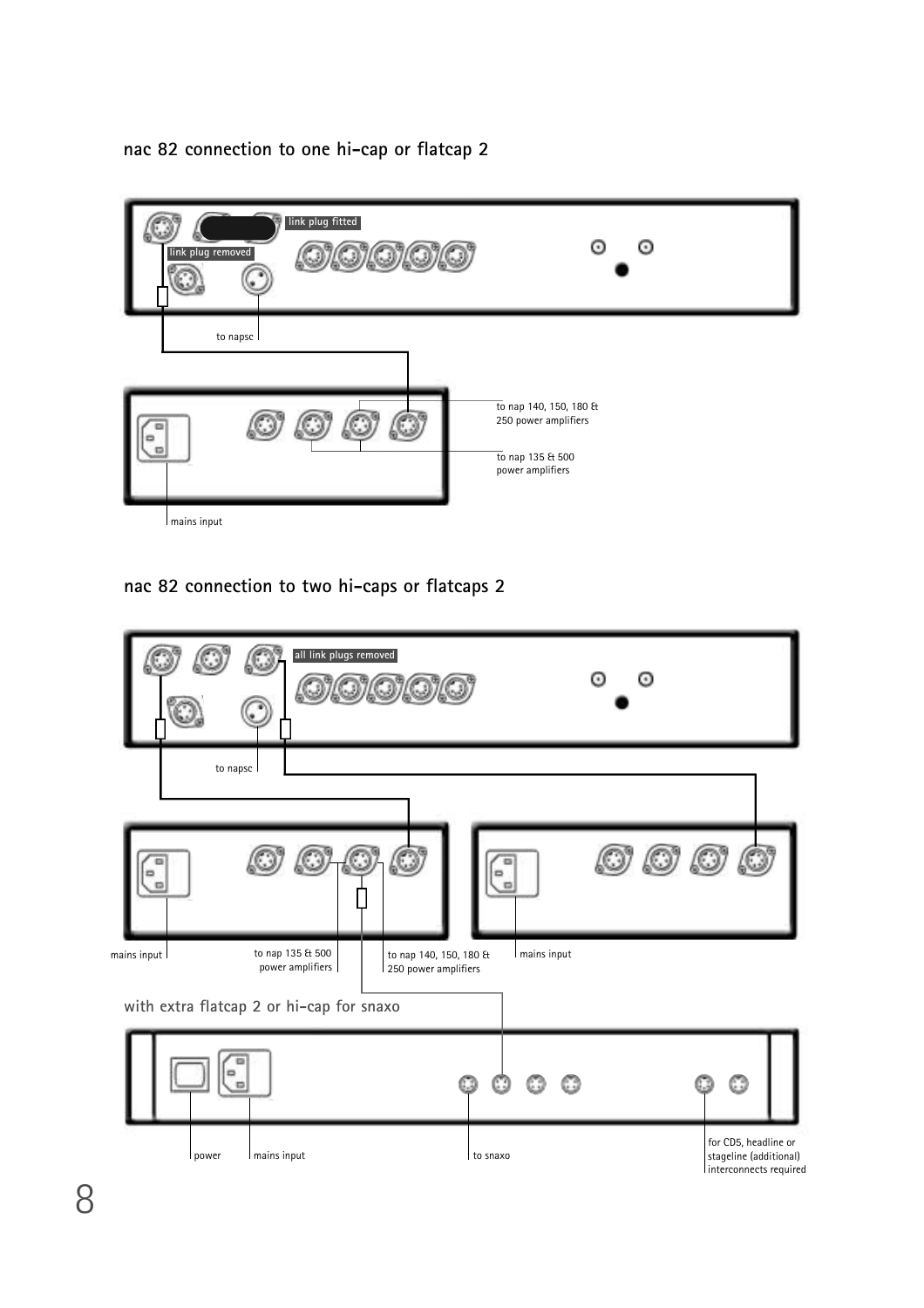## **nac 82 connection to supercap**



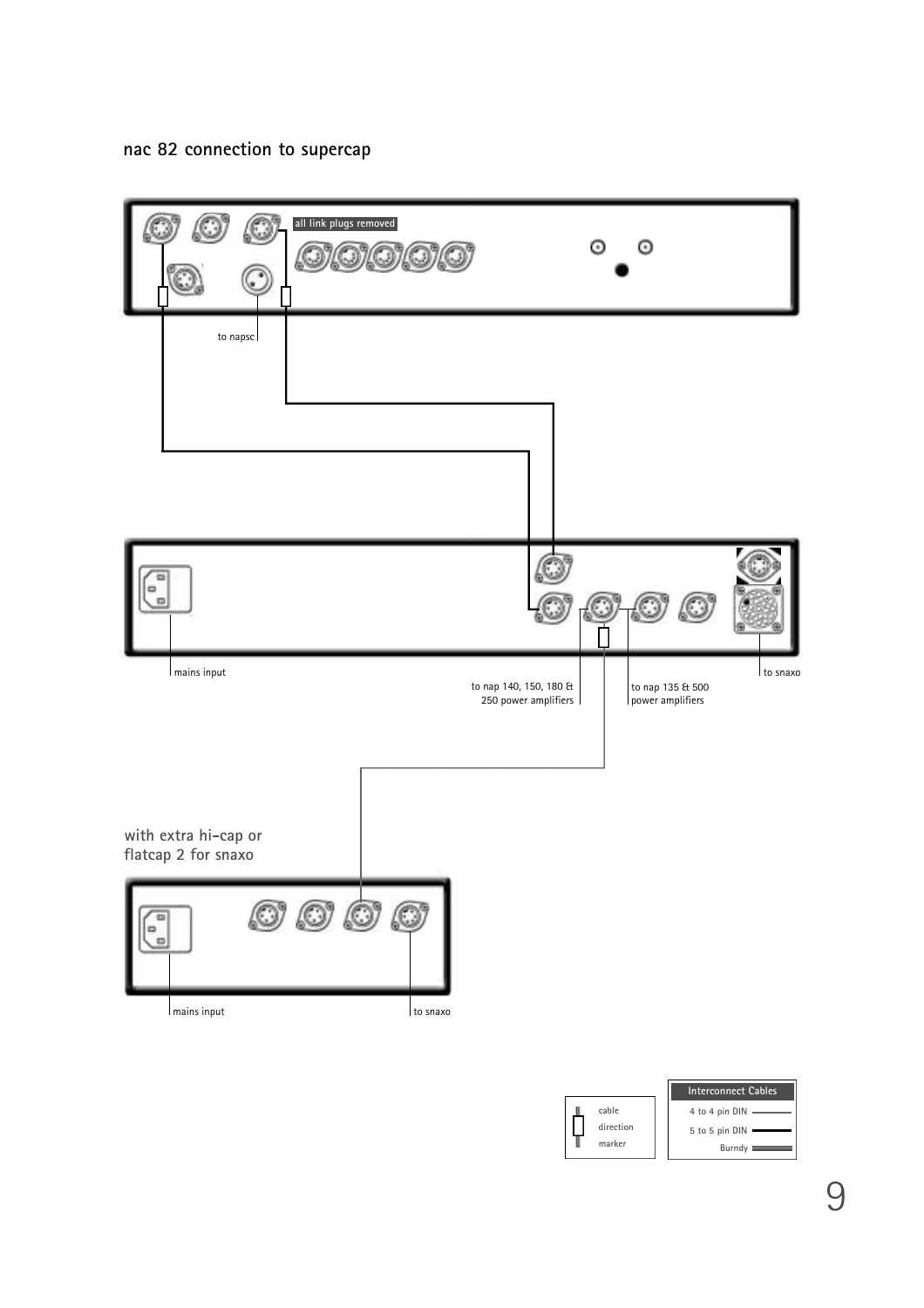**nac 82 connection to supercap with extra supercap for snaxo**



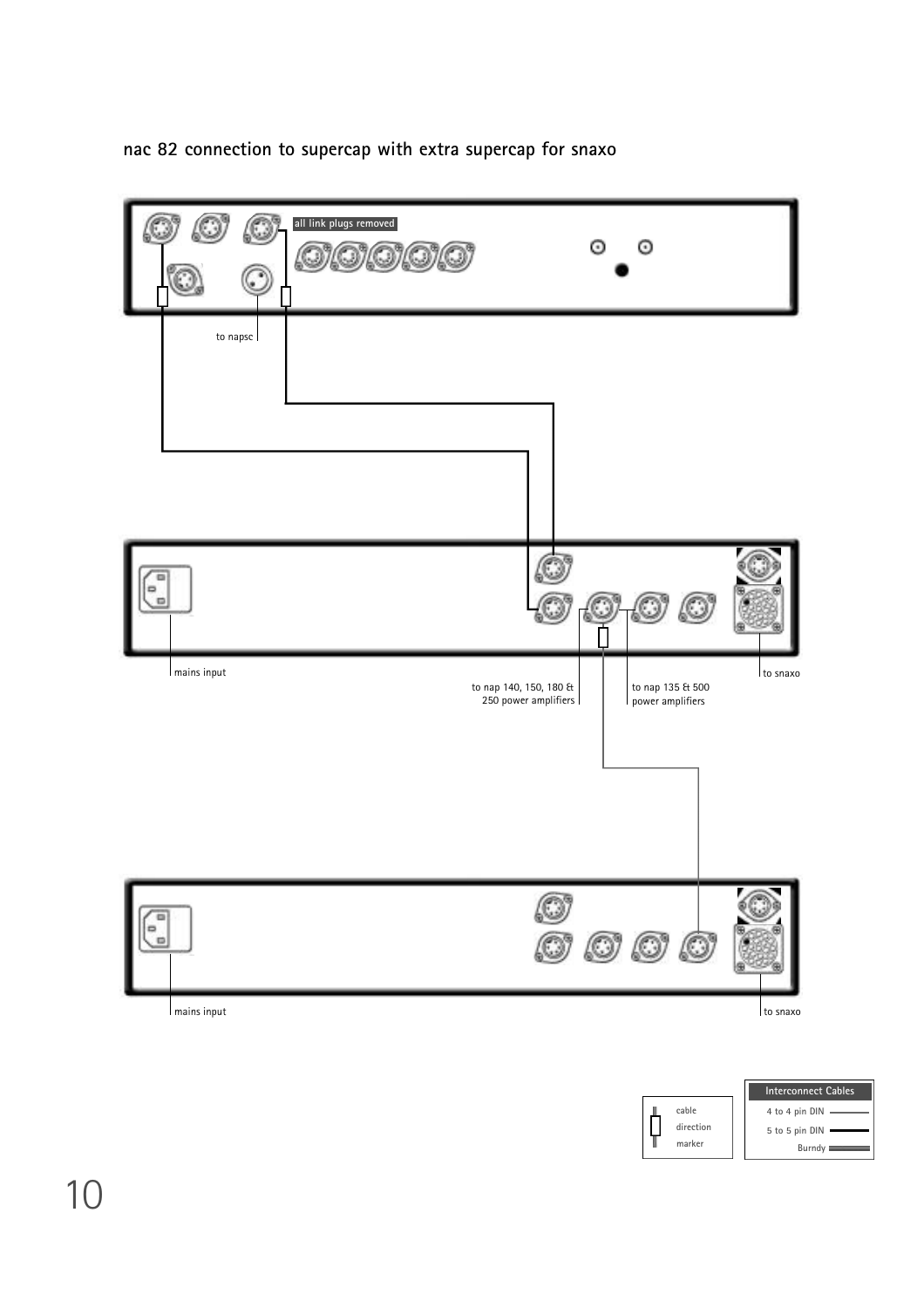## **nac 112 connected to flatcap 2**



## **Specifications**

## **supercap, hi-cap, flatcap 2**

DC Outputs 24V Mains Supply 100V, 115V, 230V 50 or 60Hz supercap casesize (H x W x D) 76 x 430 x 300mm hi-cap case size  $(H \times W \times D)$  76 x 205 x 300mm flatcap 2 (H x W x D) 58.4 x 430 x 300mm